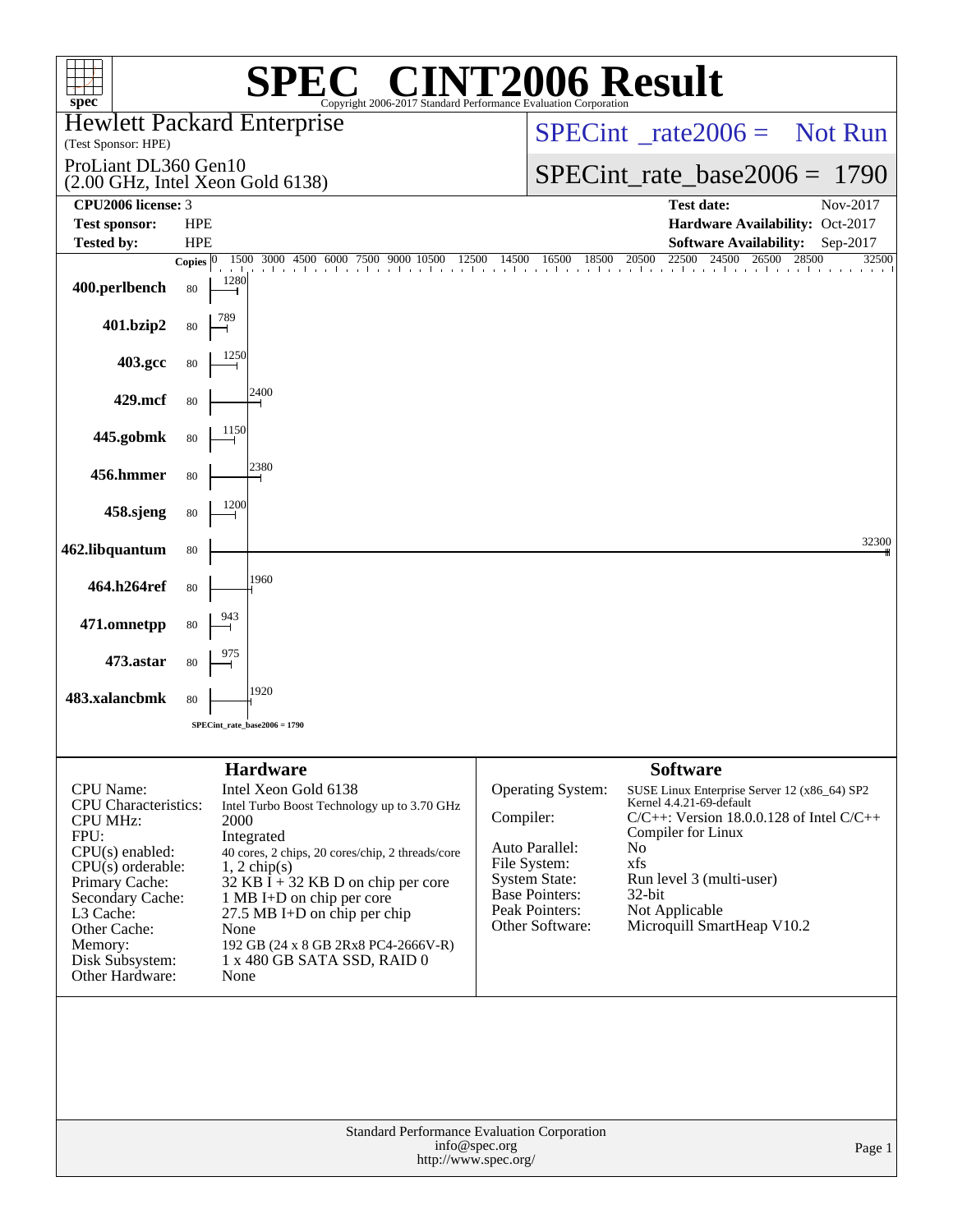

#### Hewlett Packard Enterprise

(Test Sponsor: HPE)

ProLiant DL360 Gen10

(2.00 GHz, Intel Xeon Gold 6138)

 $SPECTnt_rate2006 = Not Run$ 

# [SPECint\\_rate\\_base2006 =](http://www.spec.org/auto/cpu2006/Docs/result-fields.html#SPECintratebase2006) 1790

**[CPU2006 license:](http://www.spec.org/auto/cpu2006/Docs/result-fields.html#CPU2006license)** 3 **[Test date:](http://www.spec.org/auto/cpu2006/Docs/result-fields.html#Testdate)** Nov-2017 **[Test sponsor:](http://www.spec.org/auto/cpu2006/Docs/result-fields.html#Testsponsor)** HPE **[Hardware Availability:](http://www.spec.org/auto/cpu2006/Docs/result-fields.html#HardwareAvailability)** Oct-2017 **[Tested by:](http://www.spec.org/auto/cpu2006/Docs/result-fields.html#Testedby)** HPE **[Software Availability:](http://www.spec.org/auto/cpu2006/Docs/result-fields.html#SoftwareAvailability)** Sep-2017

### **[Results Table](http://www.spec.org/auto/cpu2006/Docs/result-fields.html#ResultsTable)**

|                                                                                                          | <b>Base</b>   |                |       |                |             |                | <b>Peak</b>       |               |                |              |                |              |                |              |
|----------------------------------------------------------------------------------------------------------|---------------|----------------|-------|----------------|-------------|----------------|-------------------|---------------|----------------|--------------|----------------|--------------|----------------|--------------|
| <b>Benchmark</b>                                                                                         | <b>Copies</b> | <b>Seconds</b> | Ratio | <b>Seconds</b> | Ratio       | <b>Seconds</b> | Ratio             | <b>Copies</b> | <b>Seconds</b> | <b>Ratio</b> | <b>Seconds</b> | <b>Ratio</b> | <b>Seconds</b> | <b>Ratio</b> |
| 400.perlbench                                                                                            | 80            | 613            | 1280  | 613            | 1270        | 608            | 1290              |               |                |              |                |              |                |              |
| 401.bzip2                                                                                                | 80            | 979            | 789   | 970            | 796I        | 982            | <b>786</b>        |               |                |              |                |              |                |              |
| $403.\mathrm{gcc}$                                                                                       | 80            | 515            | 1250  | 514            | 1250        | 515            | 1250              |               |                |              |                |              |                |              |
| $429$ .mcf                                                                                               | 80            | 304            | 2400  | 304            | 2400        | 306            | 2390              |               |                |              |                |              |                |              |
| $445$ .gobm $k$                                                                                          | 80            | 735            | 1140  | 731            | 1150        | 730            | 1150              |               |                |              |                |              |                |              |
| 456.hmmer                                                                                                | 80            | 314            | 2380  | 313            | 2390        | 313            | 2380              |               |                |              |                |              |                |              |
| $458$ .sjeng                                                                                             | 80            | 809            | 1200  | 809            | 1200        | 809            | <b>1200</b>       |               |                |              |                |              |                |              |
| 462.libquantum                                                                                           | 80            | 51.4           | 32300 | 51.2           | 32300       | 51.5           | 32200             |               |                |              |                |              |                |              |
| 464.h264ref                                                                                              | 80            | 900            | 1970  | 904            | <b>1960</b> | 905            | 1960 <sub>l</sub> |               |                |              |                |              |                |              |
| 471.omnetpp                                                                                              | 80            | 531            | 942   | 530            | 943         | 530            | 944               |               |                |              |                |              |                |              |
| 473.astar                                                                                                | 80            | 577            | 974   | 576            | 975         | 576            | 975               |               |                |              |                |              |                |              |
| 483.xalancbmk                                                                                            | 80            | 287            | 1920  | 287            | 1920        | 287            | 1920 <sub>l</sub> |               |                |              |                |              |                |              |
| Results appear in the order in which they were run. Bold underlined text indicates a median measurement. |               |                |       |                |             |                |                   |               |                |              |                |              |                |              |

#### **[Submit Notes](http://www.spec.org/auto/cpu2006/Docs/result-fields.html#SubmitNotes)**

 The numactl mechanism was used to bind copies to processors. The config file option 'submit' was used to generate numactl commands to bind each copy to a specific processor. For details, please see the config file.

### **[Operating System Notes](http://www.spec.org/auto/cpu2006/Docs/result-fields.html#OperatingSystemNotes)**

 Stack size set to unlimited using "ulimit -s unlimited" Transparent Huge Pages enabled by default Filesystem page cache cleared with: shell invocation of 'sync; echo 3 > /proc/sys/vm/drop\_caches' prior to run runspec command invoked through numactl i.e.: numactl --interleave=all runspec <etc> irqbalance disabled with "service irqbalance stop" tuned profile set wtih "tuned-adm profile throughput-performance" VM Dirty ratio was set to 40 using "echo 40 > /proc/sys/vm/dirty\_ratio" Numa balancing was disabled using "echo 0 > /proc/sys/kernel/numa\_balancing"

### **[Platform Notes](http://www.spec.org/auto/cpu2006/Docs/result-fields.html#PlatformNotes)**

BIOS Configuration: Thermal Configuration set to Maximum Cooling LLC Prefetch set to Enabled LLC Dead Line Allocation set to Disabled Memory Patrol Scrubbing set to Disabled Workload Profile set to General Throughput Compute Minimum Processor Idle Power Core C-State set to C1E Sysinfo program /cpu2006/config/sysinfo.rev6993 Continued on next page

> Standard Performance Evaluation Corporation [info@spec.org](mailto:info@spec.org) <http://www.spec.org/>

Page 2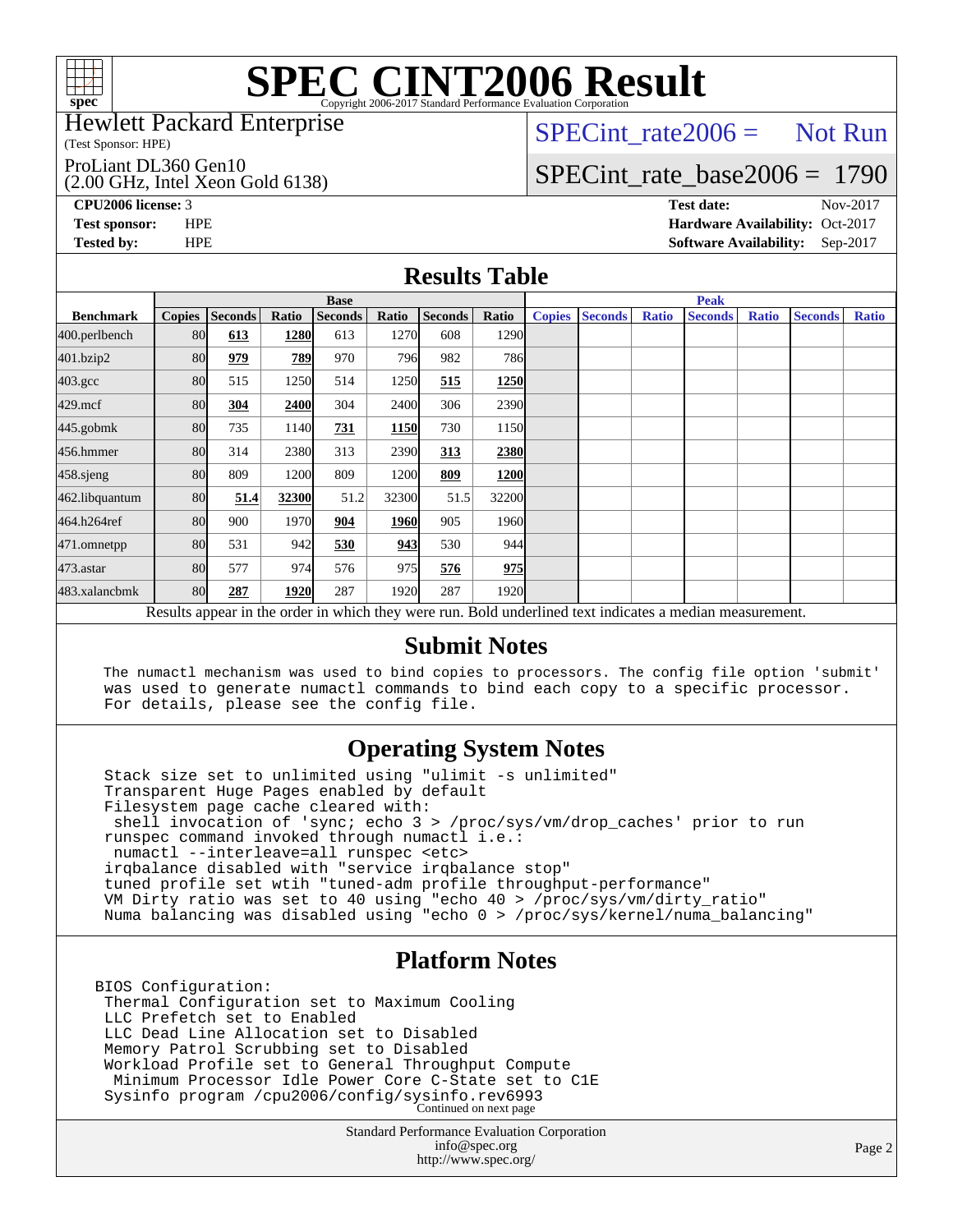

Hewlett Packard Enterprise

[SPECint\\_rate2006 =](http://www.spec.org/auto/cpu2006/Docs/result-fields.html#SPECintrate2006) Not Run

(Test Sponsor: HPE) ProLiant DL360 Gen10

(2.00 GHz, Intel Xeon Gold 6138)

[SPECint\\_rate\\_base2006 =](http://www.spec.org/auto/cpu2006/Docs/result-fields.html#SPECintratebase2006) 1790

**[CPU2006 license:](http://www.spec.org/auto/cpu2006/Docs/result-fields.html#CPU2006license)** 3 **[Test date:](http://www.spec.org/auto/cpu2006/Docs/result-fields.html#Testdate)** Nov-2017 **[Test sponsor:](http://www.spec.org/auto/cpu2006/Docs/result-fields.html#Testsponsor)** HPE **[Hardware Availability:](http://www.spec.org/auto/cpu2006/Docs/result-fields.html#HardwareAvailability)** Oct-2017 **[Tested by:](http://www.spec.org/auto/cpu2006/Docs/result-fields.html#Testedby)** HPE **[Software Availability:](http://www.spec.org/auto/cpu2006/Docs/result-fields.html#SoftwareAvailability)** Sep-2017

### **[Platform Notes \(Continued\)](http://www.spec.org/auto/cpu2006/Docs/result-fields.html#PlatformNotes)**

| Standard Performance Evaluation Corporation<br>info@spec.org<br>http://www.spec.org/                                                                                                                                                                                                                                                                                                                                                                                                    | Page 3 |
|-----------------------------------------------------------------------------------------------------------------------------------------------------------------------------------------------------------------------------------------------------------------------------------------------------------------------------------------------------------------------------------------------------------------------------------------------------------------------------------------|--------|
| SPEC is set to: /cpu2006<br>Size Used Avail Use% Mounted on<br>Filesystem<br>Type<br>/dev/sdb3<br>xfs<br>407G<br>144G<br>263G<br>36% /home<br>Additional information from dmidecode:<br>Continued on next page                                                                                                                                                                                                                                                                          |        |
| run-level 3 Nov 10 20:28                                                                                                                                                                                                                                                                                                                                                                                                                                                                |        |
| uname $-a$ :<br>Linux linux-0s5n 4.4.21-69-default #1 SMP Tue Oct 25 10:58:20 UTC 2016<br>$(9464f67)$ x86 64 x86 64 x86 64 GNU/Linux                                                                                                                                                                                                                                                                                                                                                    |        |
| # Please check /etc/os-release for details about this release.<br>os-release:<br>NAME="SLES"<br>VERSION="12-SP2"<br>VERSION_ID="12.2"<br>PRETTY_NAME="SUSE Linux Enterprise Server 12 SP2"<br>ID="sles"<br>$ANSI$ _COLOR=" $0:32$ "<br>$CPE\_NAME = "cpe://o:suse: sles:12:sp2"$                                                                                                                                                                                                        |        |
| From /etc/*release* /etc/*version*<br>SuSE-release:<br>SUSE Linux Enterprise Server 12 (x86_64)<br>$VERSION = 12$<br>PATCHLEVEL = 2<br># This file is deprecated and will be removed in a future service pack or<br>release.                                                                                                                                                                                                                                                            |        |
| From /proc/meminfo<br>MemTotal:<br>197547324 kB<br>HugePages_Total:<br>0<br>Hugepagesize: 2048 kB                                                                                                                                                                                                                                                                                                                                                                                       |        |
| model name : Intel(R) Xeon(R) Gold 6138 CPU @ 2.00GHz<br>2 "physical id"s (chips)<br>80 "processors"<br>cores, siblings (Caution: counting these is hw and system dependent.<br>The<br>following excerpts from /proc/cpuinfo might not be reliable. Use with<br>caution.)<br>cpu cores $: 20$<br>siblings : 40<br>physical 0: cores 0 1 2 3 8 9 10 11 12 16 17 18 19 20 24 25 26 27 28<br>physical 1: cores 0 1 2 3 8 9 10 11 12 16 17 18 19 20 24 25 26 27 28<br>cache size : 28160 KB |        |
| From /proc/cpuinfo                                                                                                                                                                                                                                                                                                                                                                                                                                                                      |        |
| This section contains SUT (System Under Test) info as seen by<br>some common utilities. To remove or add to this section, see:<br>http://www.spec.org/cpu2006/Docs/config.html#sysinfo                                                                                                                                                                                                                                                                                                  |        |
| Revision 6993 of 2015-11-06 (b5e8d4b4eb51ed28d7f98696cbe290c1)<br>running on linux-0s5n Sun Nov 12 09:58:08 2017                                                                                                                                                                                                                                                                                                                                                                        |        |
|                                                                                                                                                                                                                                                                                                                                                                                                                                                                                         |        |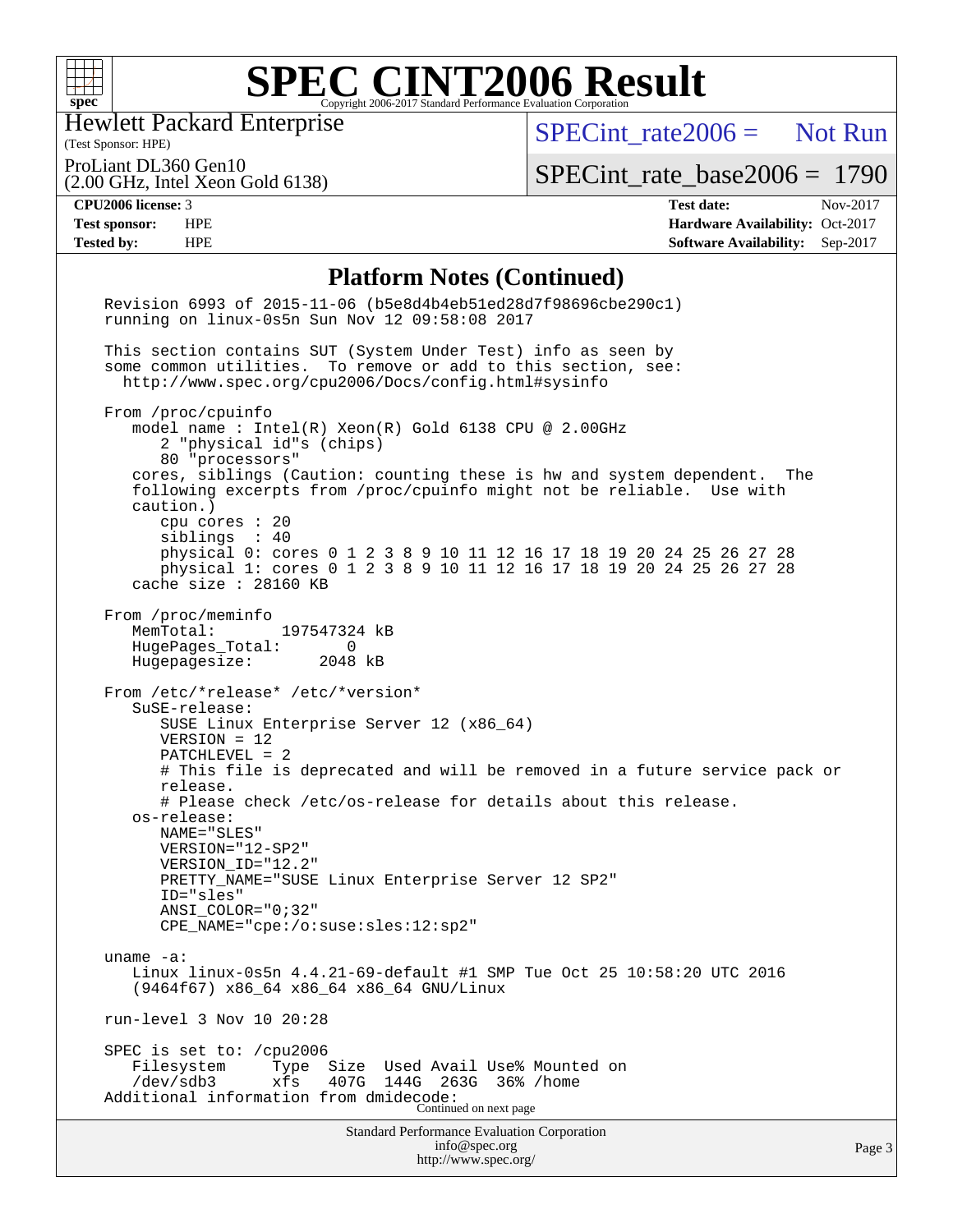

Hewlett Packard Enterprise

(Test Sponsor: HPE)

 $SPECint rate2006 =$  Not Run

ProLiant DL360 Gen10

(2.00 GHz, Intel Xeon Gold 6138)

[SPECint\\_rate\\_base2006 =](http://www.spec.org/auto/cpu2006/Docs/result-fields.html#SPECintratebase2006) 1790

**[CPU2006 license:](http://www.spec.org/auto/cpu2006/Docs/result-fields.html#CPU2006license)** 3 **[Test date:](http://www.spec.org/auto/cpu2006/Docs/result-fields.html#Testdate)** Nov-2017 **[Test sponsor:](http://www.spec.org/auto/cpu2006/Docs/result-fields.html#Testsponsor)** HPE **[Hardware Availability:](http://www.spec.org/auto/cpu2006/Docs/result-fields.html#HardwareAvailability)** Oct-2017 **[Tested by:](http://www.spec.org/auto/cpu2006/Docs/result-fields.html#Testedby)** HPE **[Software Availability:](http://www.spec.org/auto/cpu2006/Docs/result-fields.html#SoftwareAvailability)** Sep-2017

### **[Platform Notes \(Continued\)](http://www.spec.org/auto/cpu2006/Docs/result-fields.html#PlatformNotes)**

 Warning: Use caution when you interpret this section. The 'dmidecode' program reads system data which is "intended to allow hardware to be accurately determined", but the intent may not be met, as there are frequent changes to hardware, firmware, and the "DMTF SMBIOS" standard.

 BIOS HPE U32 09/29/2017 Memory: 24x UNKNOWN NOT AVAILABLE 8 GB 2 rank 2666 MHz

(End of data from sysinfo program)

### **[General Notes](http://www.spec.org/auto/cpu2006/Docs/result-fields.html#GeneralNotes)**

Environment variables set by runspec before the start of the run: LD\_LIBRARY\_PATH = "/cpu2006/libs/32:/cpu2006/libs/64:/cpu2006/sh10.2"

 Binaries compiled on a system with 1x Intel Core i7-4790 CPU + 32GB RAM memory using Redhat Enterprise Linux 7.2

### **[Base Compiler Invocation](http://www.spec.org/auto/cpu2006/Docs/result-fields.html#BaseCompilerInvocation)**

[C benchmarks](http://www.spec.org/auto/cpu2006/Docs/result-fields.html#Cbenchmarks):

[icc -m32 -L/opt/intel/compilers\\_and\\_libraries\\_2018.0.082/linux/lib/ia32](http://www.spec.org/cpu2006/results/res2017q4/cpu2006-20171114-50685.flags.html#user_CCbase_intel_icc_355c401af4d5dc87e09103a6bbcae1c6)

[C++ benchmarks:](http://www.spec.org/auto/cpu2006/Docs/result-fields.html#CXXbenchmarks) [icpc -m32 -L/opt/intel/compilers\\_and\\_libraries\\_2018.0.082/linux/lib/ia32](http://www.spec.org/cpu2006/results/res2017q4/cpu2006-20171114-50685.flags.html#user_CXXbase_intel_icpc_b34a6f497613b30bc6bf10051974f22f)

### **[Base Portability Flags](http://www.spec.org/auto/cpu2006/Docs/result-fields.html#BasePortabilityFlags)**

 400.perlbench: [-D\\_FILE\\_OFFSET\\_BITS=64](http://www.spec.org/cpu2006/results/res2017q4/cpu2006-20171114-50685.flags.html#user_basePORTABILITY400_perlbench_file_offset_bits_64_438cf9856305ebd76870a2c6dc2689ab) [-DSPEC\\_CPU\\_LINUX\\_IA32](http://www.spec.org/cpu2006/results/res2017q4/cpu2006-20171114-50685.flags.html#b400.perlbench_baseCPORTABILITY_DSPEC_CPU_LINUX_IA32) 401.bzip2: [-D\\_FILE\\_OFFSET\\_BITS=64](http://www.spec.org/cpu2006/results/res2017q4/cpu2006-20171114-50685.flags.html#user_basePORTABILITY401_bzip2_file_offset_bits_64_438cf9856305ebd76870a2c6dc2689ab) 403.gcc: [-D\\_FILE\\_OFFSET\\_BITS=64](http://www.spec.org/cpu2006/results/res2017q4/cpu2006-20171114-50685.flags.html#user_basePORTABILITY403_gcc_file_offset_bits_64_438cf9856305ebd76870a2c6dc2689ab) 429.mcf: [-D\\_FILE\\_OFFSET\\_BITS=64](http://www.spec.org/cpu2006/results/res2017q4/cpu2006-20171114-50685.flags.html#user_basePORTABILITY429_mcf_file_offset_bits_64_438cf9856305ebd76870a2c6dc2689ab) 445.gobmk: [-D\\_FILE\\_OFFSET\\_BITS=64](http://www.spec.org/cpu2006/results/res2017q4/cpu2006-20171114-50685.flags.html#user_basePORTABILITY445_gobmk_file_offset_bits_64_438cf9856305ebd76870a2c6dc2689ab) 456.hmmer: [-D\\_FILE\\_OFFSET\\_BITS=64](http://www.spec.org/cpu2006/results/res2017q4/cpu2006-20171114-50685.flags.html#user_basePORTABILITY456_hmmer_file_offset_bits_64_438cf9856305ebd76870a2c6dc2689ab) 458.sjeng: [-D\\_FILE\\_OFFSET\\_BITS=64](http://www.spec.org/cpu2006/results/res2017q4/cpu2006-20171114-50685.flags.html#user_basePORTABILITY458_sjeng_file_offset_bits_64_438cf9856305ebd76870a2c6dc2689ab) 462.libquantum: [-D\\_FILE\\_OFFSET\\_BITS=64](http://www.spec.org/cpu2006/results/res2017q4/cpu2006-20171114-50685.flags.html#user_basePORTABILITY462_libquantum_file_offset_bits_64_438cf9856305ebd76870a2c6dc2689ab) [-DSPEC\\_CPU\\_LINUX](http://www.spec.org/cpu2006/results/res2017q4/cpu2006-20171114-50685.flags.html#b462.libquantum_baseCPORTABILITY_DSPEC_CPU_LINUX) 464.h264ref: [-D\\_FILE\\_OFFSET\\_BITS=64](http://www.spec.org/cpu2006/results/res2017q4/cpu2006-20171114-50685.flags.html#user_basePORTABILITY464_h264ref_file_offset_bits_64_438cf9856305ebd76870a2c6dc2689ab) 471.omnetpp: [-D\\_FILE\\_OFFSET\\_BITS=64](http://www.spec.org/cpu2006/results/res2017q4/cpu2006-20171114-50685.flags.html#user_basePORTABILITY471_omnetpp_file_offset_bits_64_438cf9856305ebd76870a2c6dc2689ab) 473.astar: [-D\\_FILE\\_OFFSET\\_BITS=64](http://www.spec.org/cpu2006/results/res2017q4/cpu2006-20171114-50685.flags.html#user_basePORTABILITY473_astar_file_offset_bits_64_438cf9856305ebd76870a2c6dc2689ab) 483.xalancbmk: [-D\\_FILE\\_OFFSET\\_BITS=64](http://www.spec.org/cpu2006/results/res2017q4/cpu2006-20171114-50685.flags.html#user_basePORTABILITY483_xalancbmk_file_offset_bits_64_438cf9856305ebd76870a2c6dc2689ab) [-DSPEC\\_CPU\\_LINUX](http://www.spec.org/cpu2006/results/res2017q4/cpu2006-20171114-50685.flags.html#b483.xalancbmk_baseCXXPORTABILITY_DSPEC_CPU_LINUX)

> Standard Performance Evaluation Corporation [info@spec.org](mailto:info@spec.org) <http://www.spec.org/>